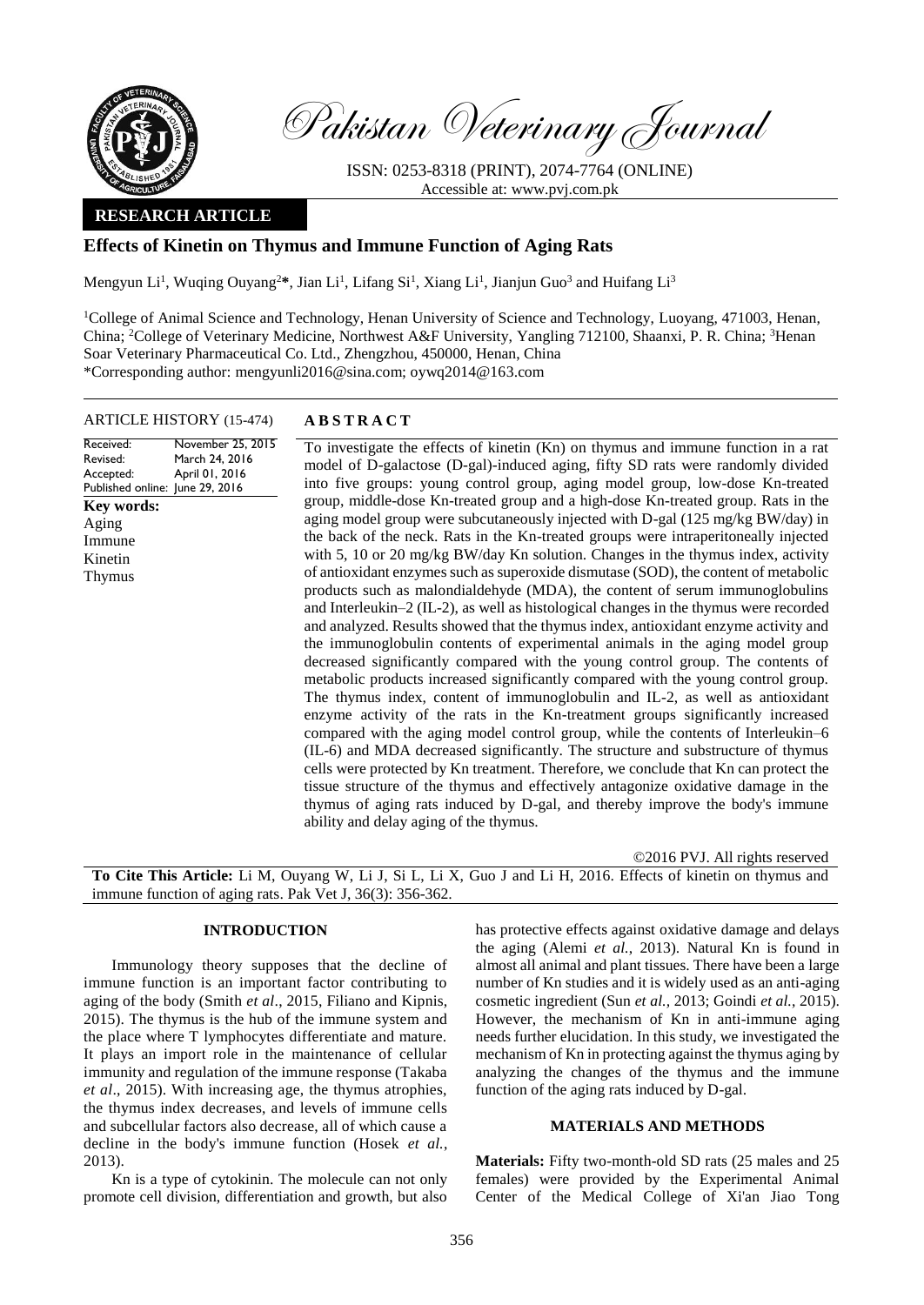University (Qualification certificate number: 2012-003). The weight of the animals was  $200\pm20$  g.

**Main reagents and instruments:** Main reagents and instruments included: D-galactose (Sigma, St Louis, MO, USA), Kinetin (sigma, K3378), superoxide dismutase (SOD), malondialdehyde (MDA), Glutathion Peroxidase (GSH-PX), Catalse (CAT), Lipid Peroxide (LPO), Coomassie brilliant blue staining kit (Nanjing Jiancheng Biological Institute, Nanjing, Jiangsu, China), JA2003 Electronic Precision Balance (Shanghai Precision Instrument Co. Ltd., precise to 0.001g), Shimadzu-UV2450 ultraviolet spectrophotometer (Shimadzu, Corporation, Kyoto, Japan), KD-T Water bath-slide drier, KD-BM biological tissue embedding machine (Leica microsystems, Wetzlar, Germany), Leica RM2016 paraffin slicing machine (Leica microsystems, Wetzlar, Germany), Olympus-BX53 microscope (Olympus, Tokyo, Japan), Jeol-1230 transmission electron microscope (Jeol, Tokyo, Japan), and Leica EMUC7 ultramicrotome.

**Experimental animals:** The SD rats were randomly divided into 5 groups: a young control group, an aging model group, a low-dose Kn-treated group, a middle-dose Kn-treated group and a high-dose Kn-treated group. Each group comprised 10 rats.

The rats were acclimatized for one week after purchase to reduce the stress response. The experiment began when the rats had adapted to their new environment. Throughout the experiment, the rats were supplied with a normal diet and clean water. The room temperature was controlled at 20°C, and the humidity between 65-75%. The animals in the young control group were subcutaneously injected with physiological saline in the dorsal neck daily for 45 days. The animals in the other four groups received subcutaneous injection of D-gal (125 mg/kg BW) daily for 45 days to establish the aging model. From day 11 to day 45, the animals in the Kn-treated groups received daily intraperitoneal injections of Kn (5, 10 or 20 mg/kg BW, respectively). Animals in the young and aging control groups received an equal volume of physiological saline.

**Calculation of thymus organ index:** Morphological changes of the experimental animals were observed and recorded. Blood was collected on day 45 and serum was isolated. After the rats were humanely killed, the thymus tissues were harvested under sterile conditions. The connective tissues were dissected out and the blood on the surface was absorbed using filter paper. Each thymus was weighed using an analytical balance and the changes of the thymus index were then analyzed. A portion of the thymus tissue was then grinded and homogenized for the test of the activities of antioxidant enzymes. The remainder of the thymus tissue was divided into two and fixed using 4% formaldehyde or 2.5% glutaraldehyde solution before use for paraffin sections and ultrathin sections, respectively. Calculation formula: Thymus organ index  $=$  thymus weight

(mg)/body weight (g)  $\times$ 100.

**Biochemical indicator examination:** Tests for serum immunoglobulins (IgA, IgG and IgM) and immune factors (IL-2 and IL-6), the SOD, GSH-PX and CAT activity, and LPO and MDA contents of thymus were carried out strictly following the manufacturers' instructions.



**Fig. 1** Thymus indexs of the rats in the different experimental groups (mg/g); \*compared with control group, #compared with aging group,  $*$ or ## P<0.01, \* or # 0.01<P<0.05, n.s. P>0.05.

**Pathological examination:** Regular paraffin sections were prepared using the formaldehyde-fixed thymus tissue. After HE staining, the sections were observed and photographed under an optical microscope. The thymus tissue fixed in glutaraldehyde was rehydrated through a series of washes in PBS (0.1 M/L pH 7.2) and then fixed using 1% osmic acid. Ultrathin sections were prepared through the processes of rinsing, gradient dehydration, infiltration, and embedding of the specimen in resin. Sections were stained with lead citrate/uranyl acetate and observed and photographed under a transmission electron microscope.

**Statistical analysis:** SPSS software was used to perform single factor analysis of variance (one-way ANOVA). Duncan's test was used to test the statistical significance of differences between experimental groups and the control group. Experimental data are represented as mean±SE. P value was used to judge significance (P>0.05: difference not statistically significant; P<0.05: difference is statistically significant; P<0.01: difference is extremely significant).

### **RESULTS**

**Changes of the thymus organ index:** As shown in Fig.1, the thymus index of the rats in the aging model groups decreased significantly over the course of the experiment. In the Kn-treatment groups, atrophy of the thymus was inhibited. The thymus index of the high-dose Kn group showed no significant difference compared with the control group, but did show an significant difference compared with the aging model group  $(P<0.01)$ .

**Serum Immunoglobulins:** As shown in Fig.2, the contents of serum IgG (Fig.2 A), IgA (Fig.2 B) and IgM (Fig.2 C) of the aging model group decreased significantly as compared with the young control group $(P<0.01)$ . In contrast the contents of IgG, IgA and IgM of the Kn-treated groups significantly increased compared with the aging model group. The difference between the high-dose Kn group and the aging model group was significant (P<0.01), but there was no significant difference between the highdose Kn group and the control group.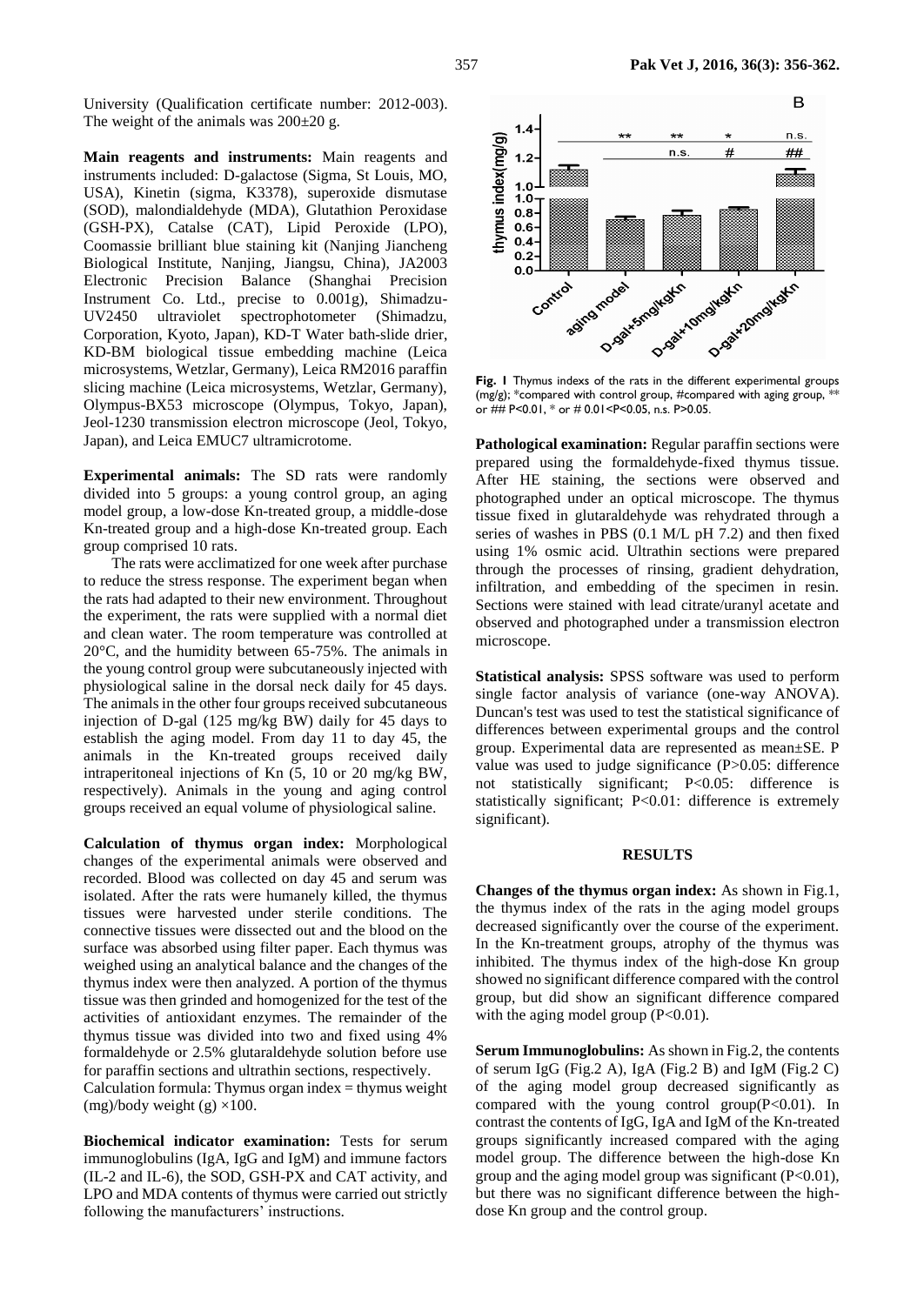

**Fig. 2** Serum immunoglobulin content; In the aging model group, the contents of IgG, IgA and IgM in serum were all lower compared with the control group.In contrast, the contents of IgG, IgA and IgM in the serum of Kn-treated rats were all higher than in the untreated aging model group. **A** IgG content (mg/mL)**. B** IgA content (mg/mL)**. C** IgM content (mg/mL).



**Fig. 3** Changes in IL-2 and IL-6 in the serum of individual groups; The levels of IL-2 and IL-6 in the high-dose Kn-treated group were significantly different from the aging model group but had no significant difference compared with the young control group. **A** IL-2 content (pg/mL). **B** IL-6 content (pg/mL)

**Tests of serum immune factors:** As shown in Fig.3, the content of serum IL-2 (Fig.3 A) of the rats in the aging model group decreased significantly and the contents of serum IL-6 (Fig.3 B) increased significantly. The differences in the two indices between the aging model group and the young control group were significant (P<0.01). After treatment with various concentrations of Kn, the content of IL-2 increased and IL-6 decreased and the degree of the change was positively proportional to the dose of Kn.

**Activity of thymus antioxidant enzymes and their metabolites:** As shown in Fig.4, compared with the control group, the activity of SOD (Fig.4 A), CAT (Fig.4 B) and GSH-PX (Fig.4 C) in the thymus of rats in the aging model group decreased, and the difference was significant

(P<0.01). Kn treatment increased the activity of all three enzymes, but the increase in the high-dose Kn group was significant, and there was no significant difference between the high-dose Kn group and the young control group. The contents of MDA (Fig.4 D) and LPO (Fig.4 E) of the rats in the aging model group increased compared with the young control group and the difference was significant  $(P<0.01)$ . After Kn treatment, the contents of MDA and LPO were significantly reduced in the high-dose Kn group  $(P<0.01)$ restoring the levels to those of the young control group.

**Observation of paraffin sections of thymus:** The boundary of the cortex and medulla of the thymus lobe of the rats in the young control group were clear; the cortex was relatively thick and the medulla was relatively thin; lymphocytes were arranged in close proximity (Fig.5 A, B). The lobe structure of the rats in the aging model group was maintained but the gap between the lobes widened; the cortex thinned and the medulla thickened; the boundary between the cortex and medulla was indistinct; the lymphocytes were sparse and the number of macrophages increased; a large number of apoptotic cells could also be seen (Fig.5 C, D). The cortex of the rats in the Kn-treatment groups thickened and the medulla became thin, and the number of lymphocytes was greater than in the aging model group. Apoptotic cells were occasionally observed in the high-dose Kn group (Fig.5 E, F).

**Observation of the ultrastructure of the thymus:** The thymus lymphocytes of the rats in the young control group were arranged closely, the distribution of chromatin was uniform, and the cell organelles were abundant (Fig.6 A); The thymus cells of the rats in the aging model group were sparse, the cell membrane had dissolved, the outline of the cells was indistinct, nuclei appeared shrunken and condensed, chromatin moved to the edge of the cell, mitochondria were swollen and cristae were broken and even dissolved, lipid peroxides were increased, and the mitochondrial membrane was partially dissolved and showed vacuolar degeneration (Fig.6 B, C, D). The number of thymus lymphocytes of the rats in the Kn-treatment groups increased compared with the aging model group, and the number of injured mitochondria were reduced. In the high-dose Kn group the thymus was basically recovered to normality although a few apoptotic cells, as well as swollen mitochondria accompanied by broken cristae and vacuolar degeneration were still observed (Fig.6 E, F).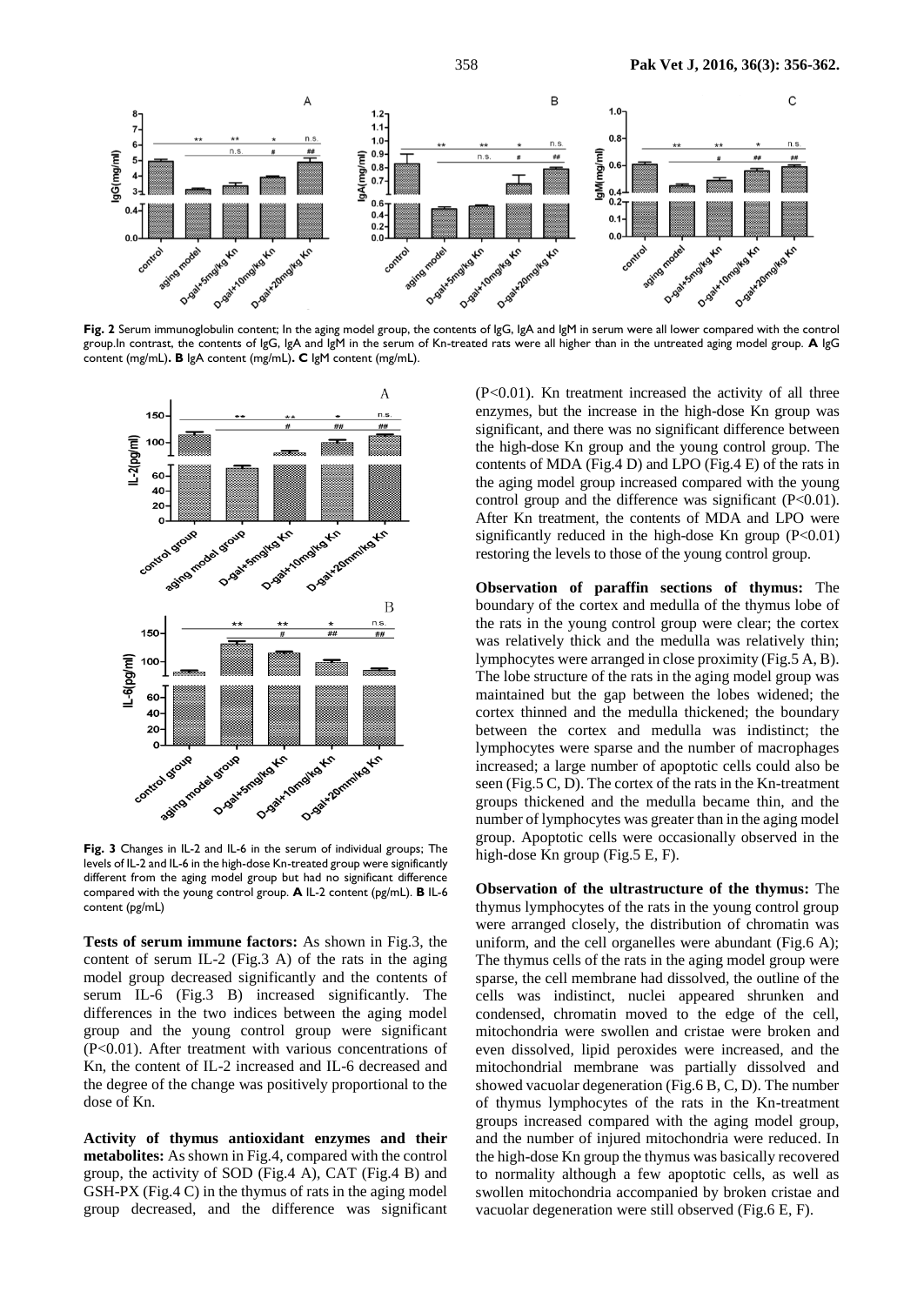

**Fig. 4** Antioxidant enzyme and metabolite levels in the thymuses of rats induced by D-gal; **A** SOD (U/mg prot); **B** MDA (nmol/mg prot); **C** GSH-PX (active unit); **D** CAT (U/mg prot); **E** LPO (nmol/g prot)

### **DISCUSSION**

With increasing age, the thymus, where T lymphocytes develop and mature, first undergoes aging and atrophy which is detected as a decrease in the thymus index (Khalyavkin and Krut`kov, 2015). Observation under an optical microscope reveals a reduction in the number of functional thymus cells; cells are few and scattered; lobule gaps increase and the organ atrophies. Transmission electron microscopy shows that nuclei shrink and are darkstained. Chromatin moves toward the periphery of the nuclei and a large number of apoptotic bodies can be observed (Ka *et al*., 2014; Li *et al*., 2014). Since structure is the basis of function, changes in the structure lead to impaired function. Thus the ability of the thymus to produce and secrete IL-2 and immunoglobulins decreases, immune function declines and infection risk increases (Ferrando-Martinez *et al*., 2011; Rajabi *et al*., 2012).

Kn has the effect of promoting cell division and proliferation. In addition to its functions of promoting cell division, differentiation and growth, Kn also acts as an antioxidant, playing roles in protecting against damage, cell protection and delaying aging (Li *et al*., 2014). It has been shown that Kn can affect cell morphology and internal cytoskeleton structure, as well as resisting the aging of human fibroblasts in vitro (Mik *et al*., 2011).

When the human body ages, organs cease development, even atrophy, and the organ index decreases (Tang *et al*., 2013). In this study, anatomic examination revealed that the thymus of rats in the aging model group shrank significantly compared with the control group. However, the condition of the thymus of the rats in the Kntreated groups improved significantly. Atrophy of the thymus was inhibited and the organ index also increased. This suggests that Kn has the function of delaying thymus aging and atrophy.

IL-2 and IL-6 are produced by lymphocytes and play a key role in immunomodulation. The decrease of IL-2 is a fundamental factor causing the immune deficiency of elderly people, while increasing IL-6 is also associated with the infection and death of the elderly. With aging, the content of IL-2 decreases and the content of IL-6 increases (Meneguello-Coutinho *et al*., 2014; Essa *et al*., 2015). As our study indicates, the serum content of IL-2 in the aging model group rats decreased significantly compared with the control group while the content of IL-6 increased significantly compared with the control group. This result was in accordance with the result obtained by Ciaramella *et al*. (2012). Treatment with different doses of Kn increased the expression of IL-2 and decreased the expression of IL-6, suggesting that Kn to a certain extent improves immune function and inhibits thymus atrophy.

T and B lymphocytes are the material foundation of normal immune function. The level, structure and function of lymphocytes are all closely correlated with age (Ewald *et al*., 2014). As the thymus atrophies with increasing age, the generation, differentiation and maturation of T and B lymphocytes becomes disordered. The relative numbers of functional cells reduce, the types of functional cells change, and the activity of receptors on the cell surface declines. The immunoglobulins produced by B cells reduce and lead to a further decrease in the immune response (He *et al*., 2013; Zhou *et al*., 2014). Our results show that the contents of IgA, IgG and IgM of the aging model group decreased significantly compared with the young control group. Treatment with Kn restored the levels of immunoglobulins to a certain extent compared with the aging model group and showed an apparent dose-effect relationship. Our study suggests that Kn can improve the content of immunoglobulins and increase the immune function of the human body.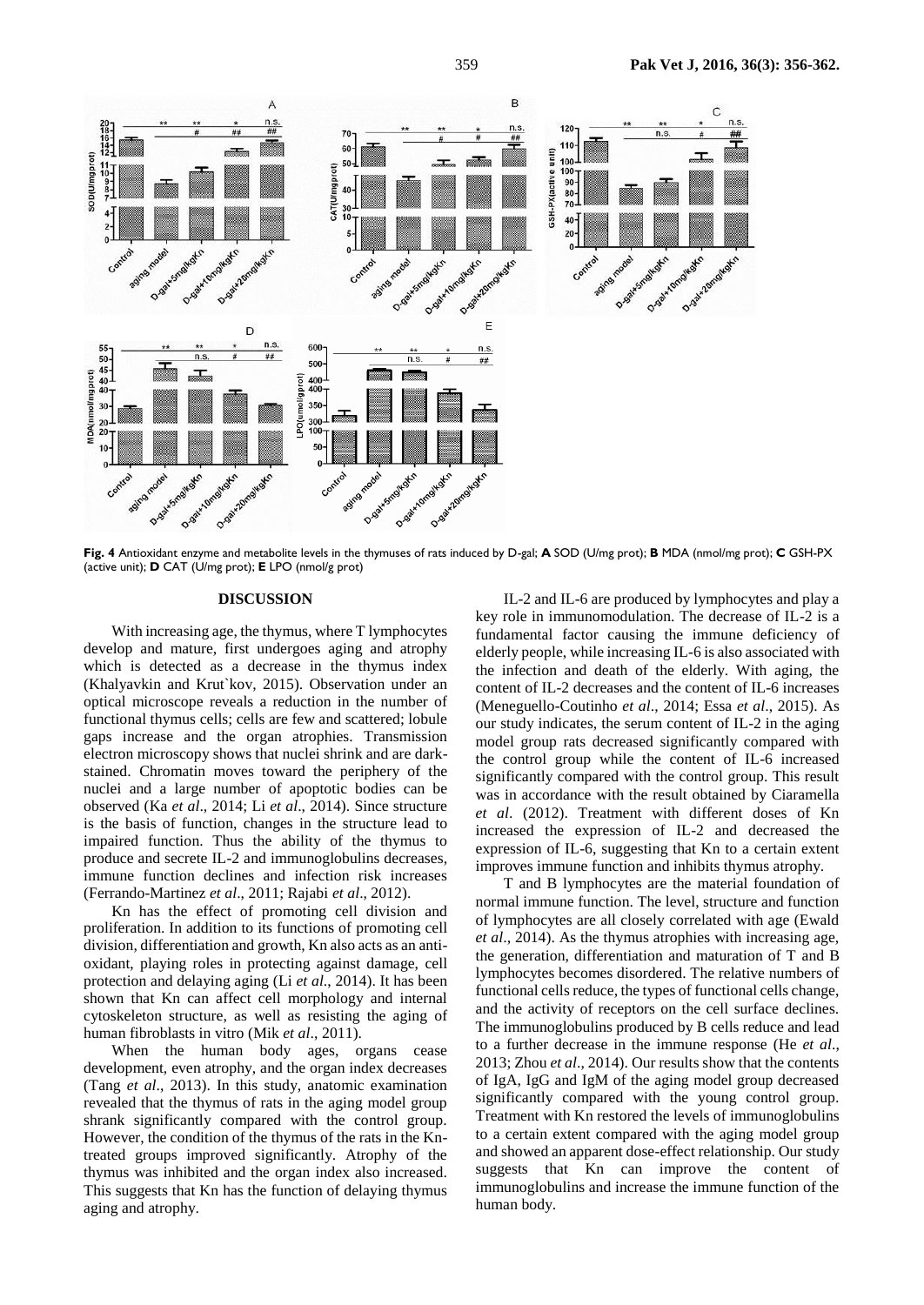

**Fig. 5** Paraffin sections of rat thymus: **A** In the thymuses of rats in the control group, the thymic lobule cortex was thicker, and the medulla was thinner compared with other groups, bar 200 µm. **B** The thymuses of rats in the control group. the lymphocyte density, bar 50 µm. **C** The thymuses of rats in the aging model group; the thymic lobule cortex was thinner, and the medulla thicker compared with the control group, bar 200 µm. **D** The thymuses of the rats in the aging model group.Karyopyknosis and dark-stained nuclei could also be observed.Lymphocytes were sparsely distributed, Bar 50 µm. **E** The thymuses of the rats in the high-dose Kn group.The thymic lobules of the cortex were thicker, and the medulla thinner, bar 200 µm. **F** The thymuses of rats in the high-dose Kn group. The arrangement of lymphocyte was more dense compared with the aging model group, and a very small number of apoptotic cells were visible, bar 50 μm.



Fig. 6 Ultra-fine sections of rat thymus: A Young control group. Closely arranged thymic cells, clearly complete nuclear membrane,evenly-distribute chromatin, obvious nucleolus and abundant organelles, bar 1 μm. **B** Aging group. Sparsely-distributed thymic cells, ruptured cell membrane, pyknotic chromatin localized close to the nuclear membrane, lipofuscin increased, bar 1 μm. **C** Aging group. lipofuscin increased of some thymic cells increased.mitochondrial swelling with dissolved cristae,degenerated vacuoles, bar 500 nm. **D** Aging group. Sparse thymic cells,lipofuscin increased of some thymic cells increased,mitochondrial swelling with dissolved cristae, degenerated vacuoles, bar 600 nm. **E** Middle-dose Kn group. Some thymic lymphocytosis, clear complete nuclear membrane, a few thymic cells with mitochondrial swelling with dissolved cristae, degenerated vacuoles, bar 1 μm. **F** High-dose Kn group. Closely-arranged thymic cells, clear complete nuclear membrane, evenly-distributed chromatin, decrease in the number of damaged mitochondria, the structure of the thymic cells was returned to normal, bar 1 µm.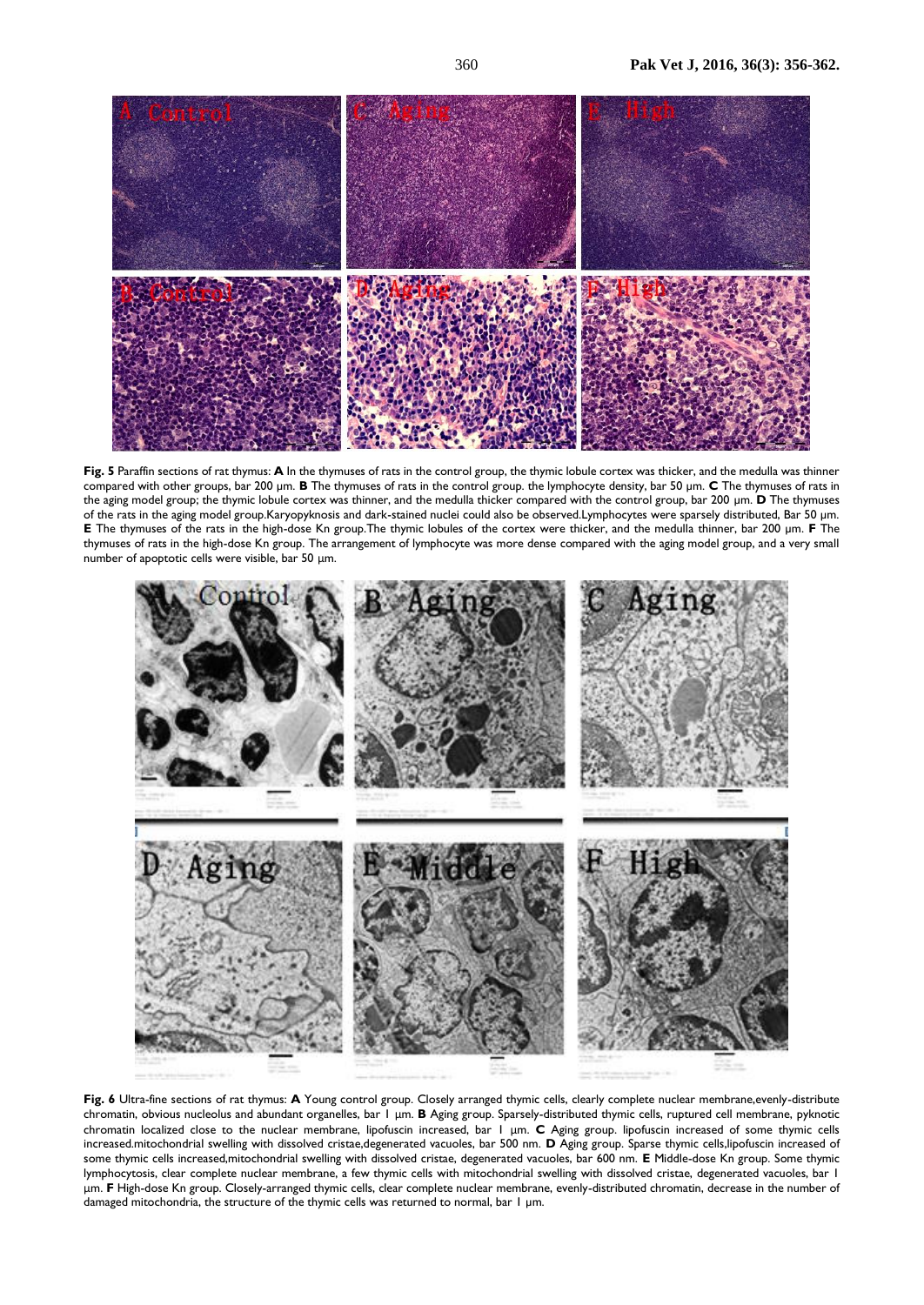The activity of antioxidant enzymes such as SOD decreases with aging, causing the free radicals generated during metabolic reactions to accumulate excessively in the body. The accumulated free radicals cause damage to DNA and further induce mutation and cancer. The free radicals can also oxidize a variety of substances in cells and injure the cell membrane. During this process, large amounts of MDA and LPO are generated, so that cells are further damaged, thus accelerating the body's aging process (Avramovic *et al*., 2012; Ahn *et al*., 2015). Our results show that the activity of antioxidant enzymes including SOD in the aging model group of rats decreased significantly compared with the control group, while the contents of MDA and LPO increased significantly. After Kn treatment, the activity of antioxidant enzymes improved and the contents of MDA and LPO significantly decreased. This suggests that Kn can restore the activity of antioxidant enzymes and facilitate the clearance of toxic metabolic products such as MDA and LPO so as to effectively inhibit the damage to cell structure caused by free radicals.

The results of this study show that the spaces in the thymus lobules of the rats in the aging model group widened, the cortex became thinner, the medulla thickened, and the border of the cortex and medulla became blurred. The distribution of lymphocytes was scattered, macrophages increased, and a large number of apoptotic cells could be observed. These results are consistent with previous studies (Li *et al*., 2014; Solti *et al*., 2015). The cortex of the Kn-treated rats thickened and the medulla thinned, the number of lymphocytes increased and the structure of the thymus improved. The thymus structure of the rats in the high-dose Kn group was similar to that of the control group, suggesting that Kn has a significant protective effect on the thymus tissue structure of subacute aging rats and delays aging of the thymus.

Under the electron microscope, the thymus cells of rats in the aging model group were sparse, the arrangement of the cells was disordered and the spaces between cells increased. In some cells, the cell membrane was broken and dissolved, and the cell boundary was indistinct. Most cell organelles appeared degenerated and dead, or even disappeared. Chromatin was dark-stained and accumulated around the edge of cells. Part of the nuclear membrane was sunken and dissolved. Lipid peroxides increased significantly. Mitochondria swelled and cristae were broken. Part of the mitochondrial membrane dissolved and showed vacuolar degeneration. In addition, apoptotic bodies were evident. Our results were consistent with other studies (Dudzik *et al*., 2011; Zhao *et al*., 2011; Mcdermott *et al*., 2012). Following treatment with Kn, the cells were closely arranged, cell organelles were complete, and the structure was clear and visible. This indicates that Kn can effectively protect the substructure of thymus cells.

**Conclusions:** Our results suggest that Kn can protect the structure and substructure of thymus cells and effectively protect against oxidative damage in aging rats induced by D-gal. Consequently, Kn has the effect of increasing immune function and delaying thymus aging.

**Acknowledgements:** This work is sponsored by the Henan University of Science and Technology Student Research Training Plan Foundation (SRTP:2015144), the Henan

University of Science and Technology Education Teaching Reform Foundation(2015YB-017), the Henan University of Science and Technology experimental technology development fund (SY1516040), the Henan University of Science and Technology Dr. research start-up fund (13480072).

**Authors' contributions:** WO conceived and designed the study. ML performed all the experiments and wrote the manuscript. JL and LS helped to perform the biochemical assay. XL and JG helped to perform the histopathology and ultrastructure observation. HL helped to analyze data. All authors have read and approved the manuscript for publication.

### **REFERENCES**

- Ahn MY, Hwang JS, Yun EY, Kim MJ and Park KK, 2015. Anti-aging effect and gene expression profiling of aged rats treated with G. bimaculatus extract. Toxicol Res, 31: 173-180.
- Alemi M, Sabouni F, Sanjarian F, Haghbeen K and Ansari S, 2013. Antiinflammatory effect of seeds and callus of Nigella sativa L. extracts on mix glial cells with regard to their thymoquinone content. AAPS Pharm SciTech, 14: 160-167.
- Avramovic N, Dragutinovic V, Krstic D, Colovic M, Trbovic A, *et al*., 2012. The effects of omega 3 fatty acid supplementation on brain tissue oxidative status in aged wistar rats. Hippokratia, 16: 241-245.
- Ciaramella A, Spalletta G, Bizzoni F, Salani F, Caltagirone C, *et al*., 2012. Effect of age on surface molecules and cytokine expression in human dendritic cells. Cell Immunol, 269: 82-89.
- Dudzik P, Dulinska-Litewka J, Wyszko E, Jedrychowska P, Opalka M, *et al*., 2011. Effects of kinetin riboside on proliferation and proapoptotic activities in human normal and cancer cell lines. J Cell Biochem, 112: 2115-2124.
- Essa M M, Subash S, Akbar M, Al-Adawi S and Guillemin G J, 2015. Longterm dietary supplementation of pomegranates, figs and dates alleviate neuroinflammation in a transgenic mouse model of Alzheimer's disease, PLoS One, 10: e0120964.
- Ewald F, Annemann M, Pils M C, Plaza-Sirvent C, Neff F, *et al*., 2014. Constitutive expression of murine c-FLIPR causes autoimmunity in aged mice. Cell Death Dis, 5: e1168.
- Ferrando-Martinez S, Ruiz-Mateos E, Hernandez A, Gutierrez E, Rodriguez-Mendez Mdel M, *et al*., 2011. Age-related deregulation of naive T cell homeostasis in elderly humans. Age (Dordr), 33: 197- 207.
- Filiano AJ and Kipnis J, 2015. Breaking bad blood: beta2-microglobulin as a pro-aging factor in blood. Nat Med, 21: 844-845.
- Goindi S, Guleria A, Aggarwal N, 2015. Development and Evaluation of Solid Lipid Nanoparticles of N-6-Furfuryl Adenine for Prevention of Photoaging. J Biomed Nanotechnol, 11: 1734-1746.
- He Q, Morillon YM nd, Spidale N A, Kroger C J, Liu B, *et al*., 2013. Thymic development of autoreactive T cells in NOD mice is regulated in an age-dependent manner. J Immunol, 191: 5858-5866.
- Hosek J, R Novotna, P Babula, Vanco J and Travnicek Z, 2013. Zn(II)-Chlorido complexes of phytohormone kinetin and its derivatives modulate expression of inflammatory mediators in THP-1 cells. PloS one, 8: e65214.
- Ka EF, Seck SM, Cisse MM, Lemraboot AT, Faye M *et al*., 2014. Erectile dysfunction in chronic hemodialysis patients in dakar:a crosssectional study in 2012. Nephrourol Mon, 6: e21138.
- Khalyavkin AV and Krut'ko VN, 2015. Early Thymus Involution-Manifestation of an Aging Program or a Program of Development? Biochemistry (Mosc), 80: 1622-1625.
- Li M, Ouyang W, Wu X, Zheng Y, Gao R *et al*., 2014. Kinetin protects D-galactose-induced aging rats from splenic oxidative damage. Pak Vet J, 34: 386-390.
- Li M, Ouyang W, Wu X, Zheng Y, Wei Y, *et al*., 2014. Kinetin inhibits apoptosis of aging spleen cells induced by D-galactose in rats. J Vet Sci, 15: 353-359.
- Li Y N, Guo Y, Xi MM, Yang P, Zhou XY *et al*., 2014. Saponins from Aralia taibaiensis attenuate D-galactose-induced aging in rats by activating FOXO3a and Nrf2 pathways. Oxid Med Cell Longev, 2014: 320513.
- Mcdermott SP, Eppert K, Notta F, Isaac M, Datti A, *et al*., 2012. A small molecule screening strategy with validation on human leukemia stem